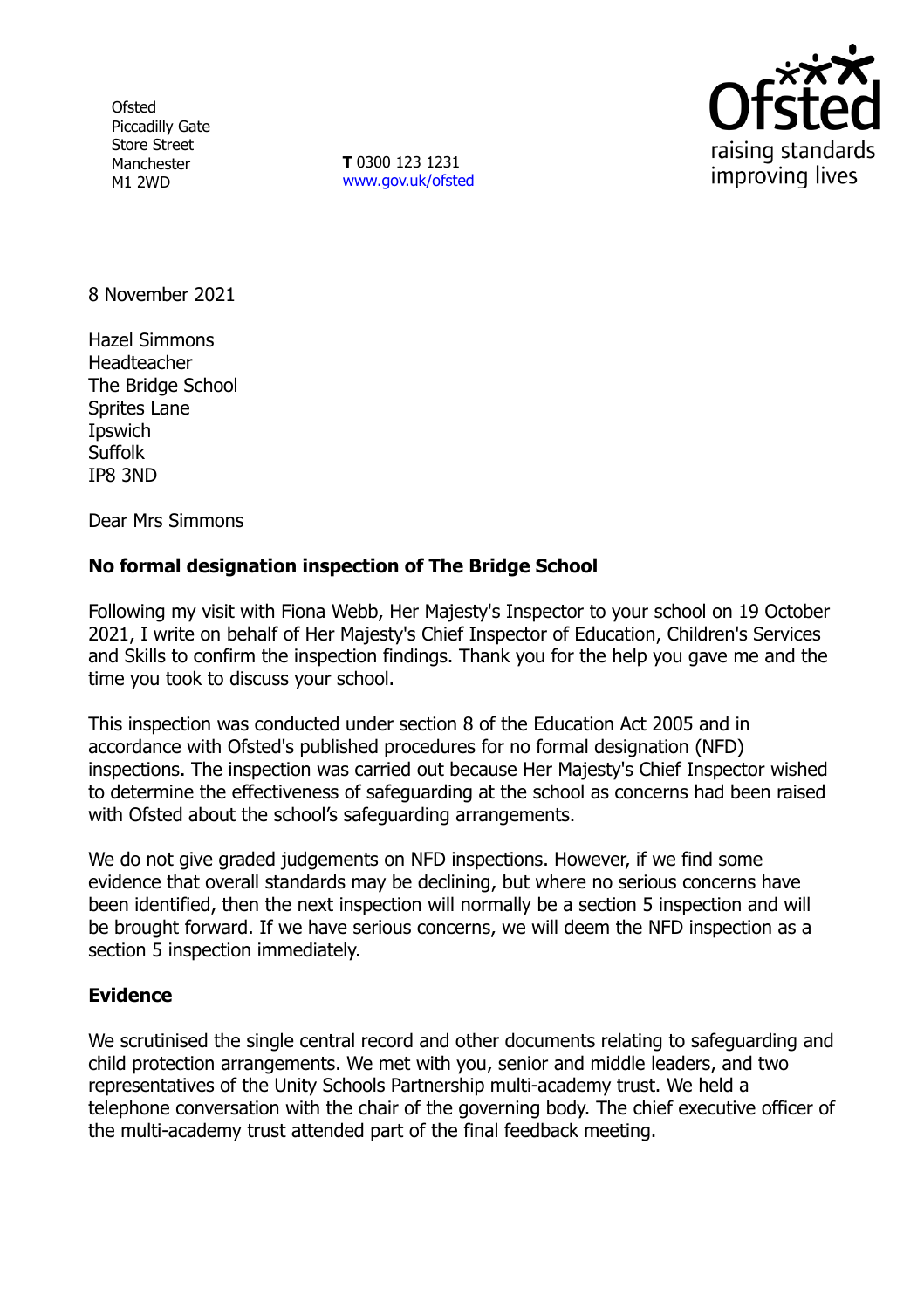

Having considered the evidence I am of the opinion that at this time:

#### **Safeguarding is effective.**

## **Context**

The school is a smaller than average sized community special school for pupils aged four to 16 years of age. The majority of pupils are white British. The proportion of pupils eligible for the pupil premium is above average. All pupils have special educational needs and/or disabilities, mostly profound and multiple learning difficulties, severe learning difficulties or a diagnosis of autism spectrum disorders. All of them have an education, health and care plan (EHC plan). The school is one building, divided into primary and secondary areas.

The school converted to an academy in June 2019. When its predecessor school, The Bridge School was last inspected in March 2018, all aspects of the school's work were found to be inadequate, and the school was judged to require special measures. An Ofsted NFD inspection of the school's safeguarding arrangements in October 2018 judged that safeguarding remained inadequate. In February 2019, an Ofsted monitoring inspection found that leaders and managers were taking effective action towards the removal of special measures. Inadequacies in safeguarding, noted at the time of the last full inspection, had been eliminated.

# **Main Findings**

The school deals with pupils who have a wide range of complex learning and behavioural needs, which makes them vulnerable. Consequently, safeguarding their pupils is a top priority for school leaders. Since your appointment, you have worked with the trust and the school's newly formed governing body to continue to develop a strong culture of safeguarding. Progress has been made in implementing new arrangements to keep pupils safe. Revised policy and procedures for staff to follow are in place. A team of designated leaders of safeguarding oversee the effective use of these new arrangements. They are suitably trained in safer recruitment and providing safeguarding training for others.

Annual staff training in safeguarding, including 'Prevent' training, has taken place. All staff understand their roles and responsibilities. They are given additional training to manage pupils' complex personal needs, such as supervising their eating and drinking and administering basic medication to keep pupils safe and well. A large proportion of staff are trained in first aid. All staff are trained to manage challenging behaviours. The school does not use a 'bound book'. Incidents of physical intervention to manage pupils' behaviour are recorded electronically. Scrutiny of these records during the inspection confirmed that these interventions are used appropriately.

Weekly meetings enable staff to share safeguarding concerns and agree what further actions are needed. Staff have been trained to record their concerns electronically. Those spoken with could explain clearly what they do if they have a concern about a pupil, and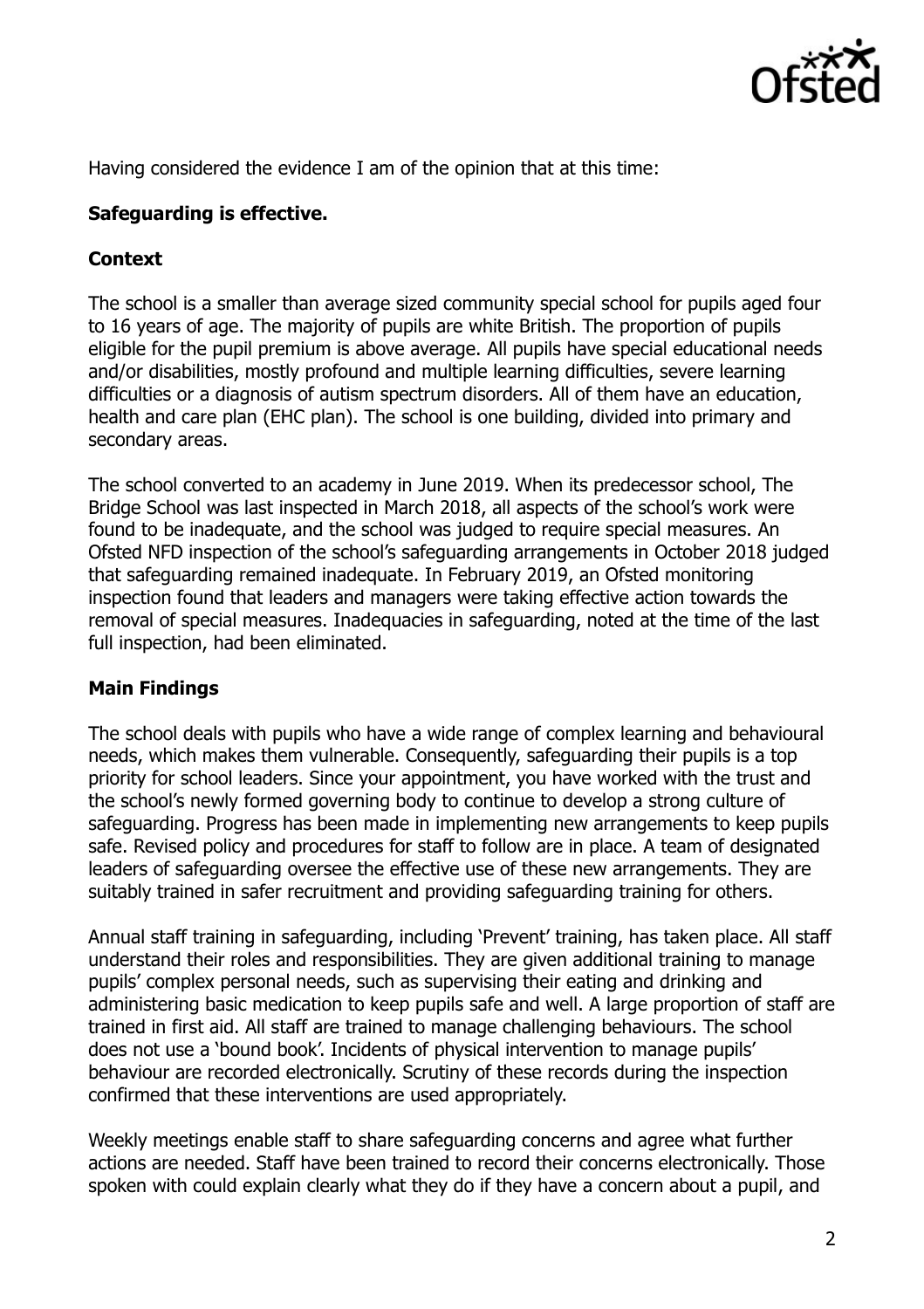

how to log this concern on the system. Scrutiny of these records confirmed that, in general, staff follow the procedures effectively. Incidents and concerns are recorded and followed up.

However, these procedures are new and are not fully established. Some staff have a better understanding of them than others, and some need more time during the day to log concerns and follow them up. Not all staff check what actions have been taken to resolve the concerns they have raised. They do not check the welfare of vulnerable pupils when they return to school following absence and record this information systematically. At times, staff follow up concerns by telephone or by texting parents and carers. There is no coherent way of transferring this information into the school's electronic records. You acknowledge that more needs to be done to ensure that procedures are used consistently.

Links with the local authority and other agencies who support the most vulnerable pupils are well established. At times, actions to follow up concerns about pupils missing from education are too slow. Leaders act promptly, but they do not challenge the local authority to respond more quickly than they currently do. Referrals to the local authority relating to adults working with children are managed effectively. Records show that not all referrals relate to the school's staff. Incidents and concerns raised during the transportation of pupils to and from school are also made to ensure that all adults understand their duty of care and do all they can to keep pupils safe.

All necessary checks are made when appointing adults to work with children. The school's single central record is suitably detailed and complete. It is checked regularly by you and by the trust. An updated safeguarding and child protection policy is in place. This includes new guidance for staff to follow when transferring information about pupils when they leave school. The guidance identifies the personal documents to be shared, including safeguarding matters, the procedures to follow and the timelines for completing the transfer of information. This year, you have prioritised completing early reviews of the EHC plans of Year 11 pupils, so that plans can be made to prepare them for the next stage of education and for adulthood. This includes visits to further education and training providers.

Most pupils attend regularly and behave well. This enables staff to keep a close eye on them and monitor their health and well-being. During the inspection the school was orderly, calm and safe. Incidents of challenging behaviour were dealt with quietly and sensitively, without fuss. Pupils are taught how to remain safe in school and when working online. Mobile phones are not allowed in school. Staff liaise with parents and carers to ensure that pupils remain safe when using their learning devices at home. Older pupils are taught how to behave appropriately in the local community. The personal, social and health education curriculum, and lessons in sex and relationships education, helps to prepare pupils for the adult world.